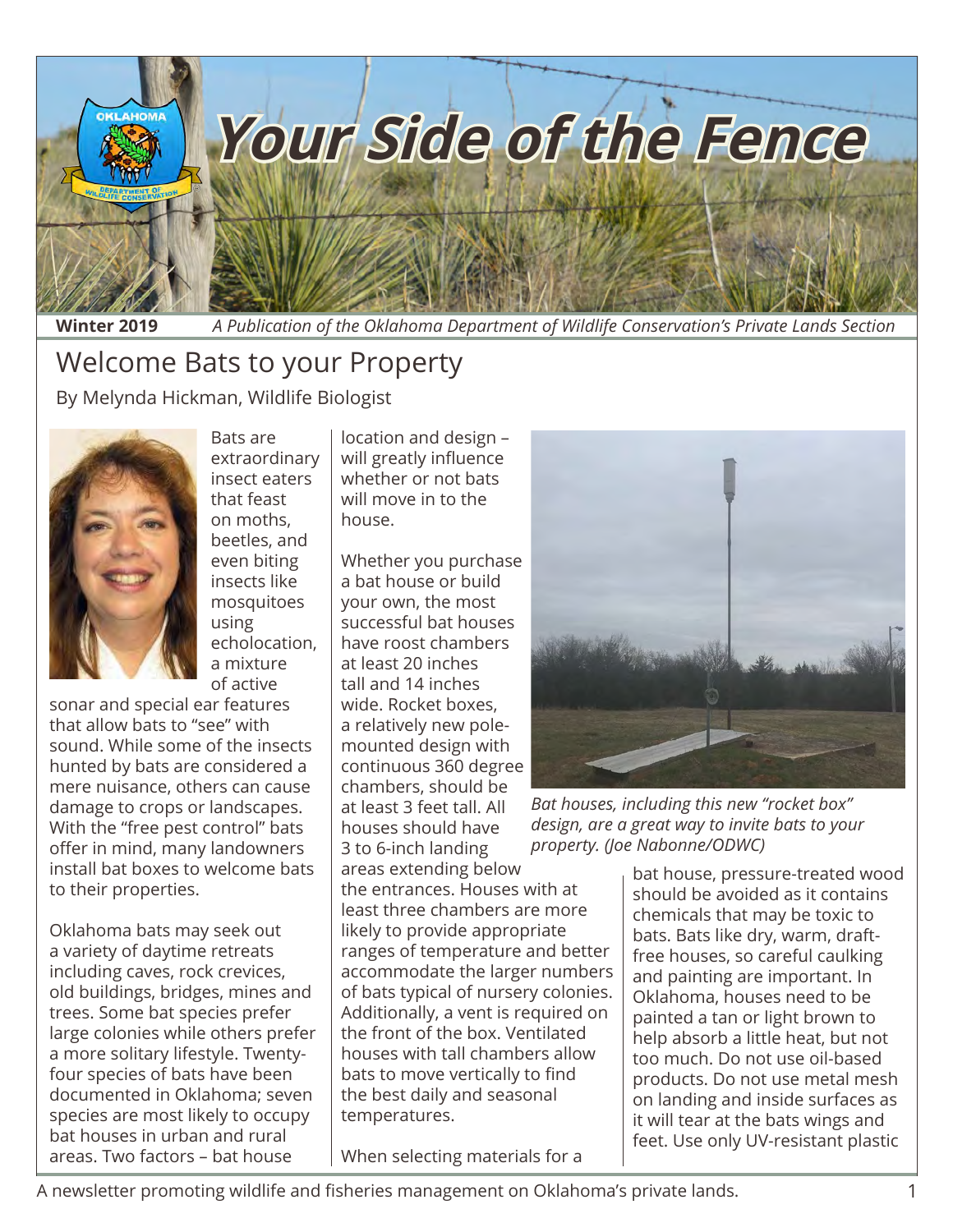#### **Your Side of the Fence**

*A publication of the ODWC's Private Lands Section*

#### **Landowner Assistance Contacts:**

C Region - Kyle Johnson........(405) 590-2584 NW Region - Alva Gregory....(580) 334-4459 E Region - RosaLee Walker...(918) 607-1518 SW Region-Jeremiah Zurenda (405) 397-1599

#### **Deer Management Assistance Program**

Dallas Barber..........................(405) 385-1791

**Okla. Wildscape Certification Program:** Melynda Hickman..................(405) 990-4977

#### **Streams Management**

Jim Burroughs........................(918) 683-1031

#### **Farm Pond Technical Assistance; Farm Pond Fish Stocking Program:**

NW Region - Chas Patterson.(580) 474-2668 SW Region - Ryan Ryswyk.....(580) 529-2795 NE Region - Josh Johnston....(918) 346-3220 EC Region - Jim Burroughs...(918) 683-1031 S E Region - Don Groom.......(918) 297-0153 C Region - Keith Thomas...(405) 325-7288

#### **Other ODWC Contacts:**

| Operation Game Thief(800) 522-8039 |
|------------------------------------|
|                                    |
|                                    |

*"Your Side of the Fence" is published twice annually to promote wildlife and fisheries management on Oklahoma's private lands. Articles may be reprinted with permission from the editor:*

Kyle Johnson...........................(405) 590-2584 kyle.johnson@odwc.ok.gov

*This program receives Federal assistance from the U.S. Fish and Wildlife Service, and thus prohibits discrimination on the basis of race, color, religion, national origin, disability, age, and sex (gender), pursuant to Title VII of the Civil Rights Act of 1964 (as amended), Title IX of the Education Amendments of 1972, the Age Discrimination Act of 1975, Section 504 of the Rehabilitation Act of 1973, and Title II of the Americans with Disabilities Act of 1990. To request an accommodation or informational material in an alternative format, please contact (Oklahoma Department of Wildlife Conservation, (405) 521-3851). If you believe you have been discriminated against in any program, activity, or service, please contact: U.S. Fish and Wildlife Service, Office for Diversity and Workforce Management, 5275 Leesburg Pike, Falls Church, Virginia 22041.*

mesh or put one-quarter to one-half-inch grooves on the wood surfaces for footholds. Recommended mesh size is oneeighth or one-quarter-inch mesh.

Sun exposure and heat absorption must be carefully considered when bat houses are installed. Houses should face southeast for the most sunshine and warmth. Bat houses should be within one-quarter of a mile of permanent fresh water. Singlechambered houses should be mounted on wooden or masonry buildings, which will help to buffer temperature changes. Multichambered bat houses should be placed on metal or wooden poles, at least 20 to 30 feet from the nearest tree branches or utility wires. Predators can use trees and wires to more easily hunt bats. The bottom of the bat house should be 12 to 20 feet above the ground. If a wooden pole is used, a predator guard is needed to keep snakes and raccoons from climbing the pole to eat the bats.

Even with the right design and



These seven bat species are known to accept bat boxes: Big Brown Bat (statewide) Tri-colored Bat (statewide) Evening Bat (statewide) Little Brown Bat (east) Cave Myotis (west) Mexican Free-tailed Bat (west)

Pallid Bat (west)

location, it can take up to two summers for bats to start using the structure. If the bat house is still not occupied after two years, try a new location.

Construction plans for a rocket box and other bat house designs may be found at **[batcon.org](http://www.batcon.org/resources/getting-involved/bat-houses/install).** 



*Evening bats, like this one captured during a survey of Cimarron Hills WMA, can be found statewide and accept bat houses. (Jay-T Parrish/OKC Zoo)*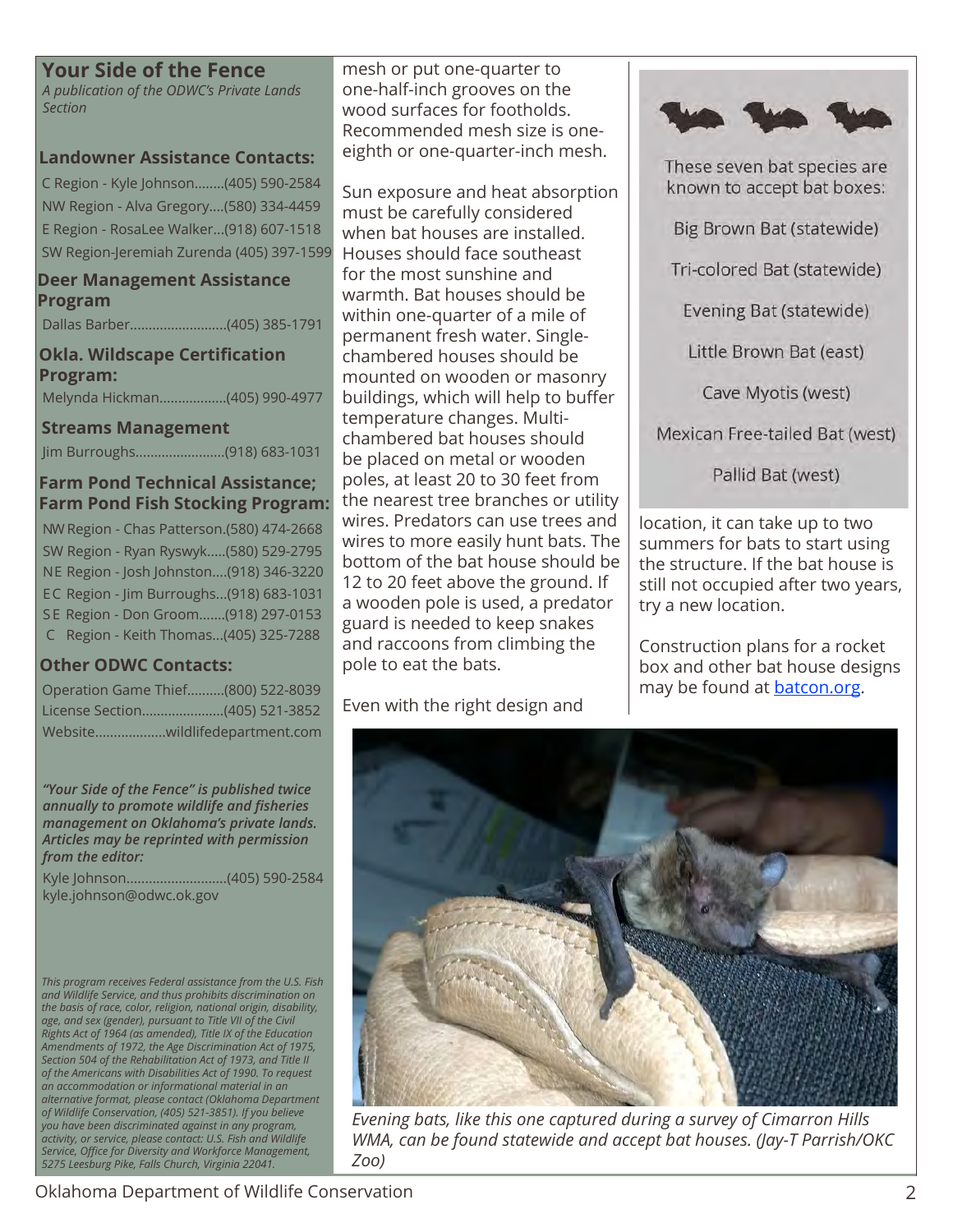

# Act Now to Prevent Summer Farm Pond Fish Kills

By Jon West, Fisheries Biologist



Fish kills are often associated with raising water temperatures during the dog days of summer, but landowners can take steps to avoid these die offs

throughout the year.

Fish kills are often the result of decreased oxygen levels that can be traced back to excessive nutrients in the system. How do excess nutrients lead to a fish kill? Phytoplankton – microscopic, free-floating algae – use nutrients and sunlight for photosynthesis and expel oxygen as a byproduct. While phytoplankton produce oxygen during sunlight periods, they cannot during the night and even consume oxygen during this time. Because of this, oxygen levels may be sufficient throughout the day but can reach lethal levels by sunrise. If this happens, fish begin gulping air at the surface. Several overcast days in a row can lead to reduced photosynthesis and cause a fish kill.

Ponds with 10 feet of water are deep enough to have a stratified layer in the summer where deeper, cooler water is depleted of oxygen and shallower, warmer water is oxygenated. In smaller ponds, a turnover – the sudden mixing of these two layers – can result in enough oxygen depletion to kill fish. Turnovers occur in the fall when the water temperatures are dropping, reaching a tipping point where the densities shift and the surface water is more dense than the deeper water. Rapid turnovers in ponds are usually associated with cold fronts and storms.

Adding some form of aeration to your pond can help with oxygen depletion issues. This can take the form of fountains, underwater diffusers, or agitators. Aeration not only provides an immediate supply of oxygen for fish, but also reduces stagnation, facilitates aerobic breakdown of organic materials on the pond bottom, and prevents wintertime freezing.

Controlling nutrients coming into the pond is another critical factor in fish kill prevention. Most of a ponds nutrient load comes off of the landscape through the watershed. Allowing buffer zone strips of grass to grow in the pond's drainage area can slow erosion, allowing sediment to drop out and trap nutrients before they reach the pond. Fencing livestock out of the watershed also helps reduce the nutrient load coming into a pond.

Controlling aquatic vegetation is another important part of pond management but it can be easy to go overboard. When applying herbicide for vegetation control, break the work into sections. It is recommended to treat only one-quarter of the pond per application allowing a week of rest in between applications. This will help avoid adding too much decaying matter into the pond at once and keep your oxygen in the water for the fish.



*Maintaining buffer strips of grass around ponds can reduce nutrient runoff and prevent summer fish kills. (William McCoy/USFWS)*

A newsletter promoting wildlife and fisheries management on Oklahoma's private lands. 3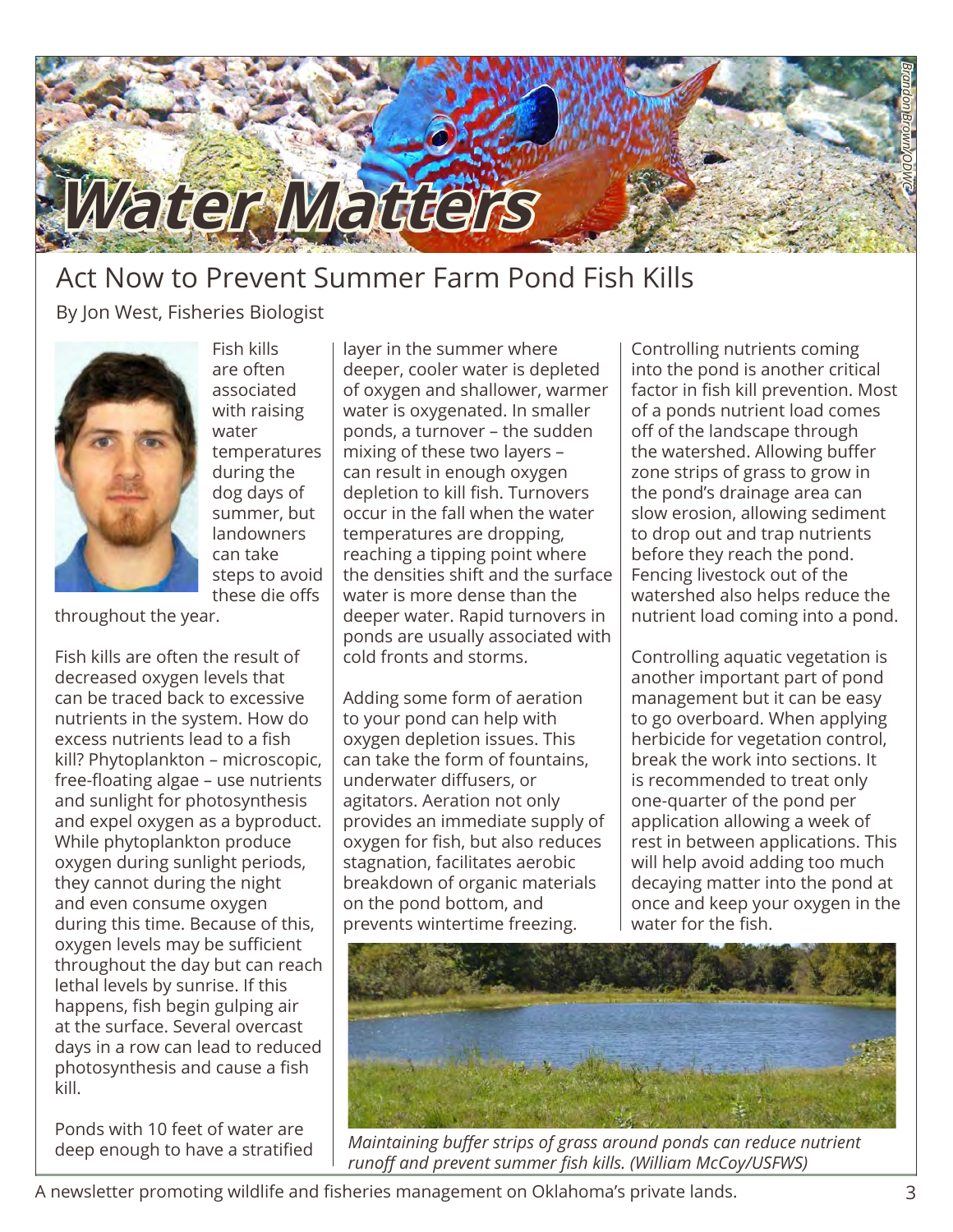# **Landowner Spotlight**

# Wightmans Named Landowner of the Year

By Jeff Pennington, Regional Supervisor



Randi and Fred Wightman of Osage County were recently named the 2018 Landowner of the Year. The award acknowledges their effort, dedication and

passion for wildlife conservation on private lands.

The Wightmans own and operate a 1,750-acre ranch in east central Osage County. The property contains 1,100 acres of high quality cross timber habitat. The remaining 650 acres is comprised of tallgrass prairie. When first purchased in 1999, the property had been very heavily grazed for many years and the habitat quality was quite low.

The Wightmans enlisted technical assistance from the Natural Resources Conservation Service, the US Fish and Wildlife Service, and the Wildlife Department to improve wildlife habitat. The Wightmans executed the plans provided by these agencies, starting with resting the rangeland, then cross fencing the property to improve grazing management. In just a few years,

the rangeland fully recovered. Today the ranch has dominant stands of big bluestem and high quality native forbs. Some of the big bluestem clumps reach over seven feet in height.

A big challenge in maintaining the native plant communities on the Wightman's Harrier Hills Ranch has been the invasive plant species sericea lespedeza. Sericea is very persistent and difficult to control once established. If it is not controlled, it can become dominant on the landscape. Sericea control with broadcast herbicide applications can result

in the loss of all other forbs. Forbs provide the bulk of wildlife food, so they are vital for quality wildlife habitat. The Wightmans have controlled most of the sericea on the ranch with spot treatments instead of broadcast treatments. This requires a high amount of effort, but has retained forb diversity and controlled this pest plant.

*ODWC*

The Wightmans increased fishing opportunity by installing flow through pipes and reworking spillways on six existing ponds. Next they constructed two very large new ponds. The new



*Recognizing the 2018 Landowner Conservationist of the Year winners are, from left, ODWC Director J.D. Strong, Jeff Pennington, Fred and Randi Wightman, ODWC Assistant Director Wade Free, and ODWC Chief of Wildlife Alan Peoples.*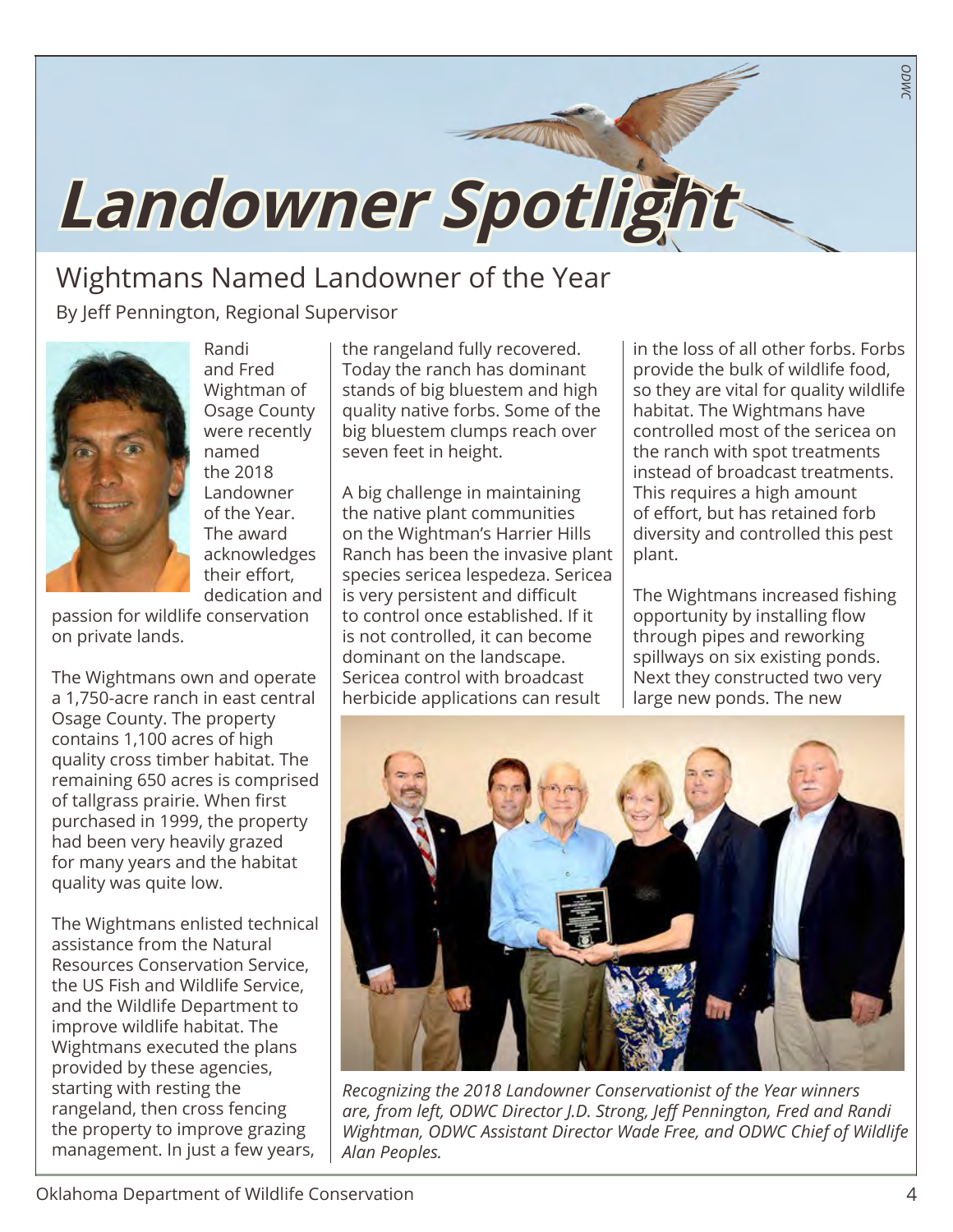impoundments were stocked and all ponds were managed for quality fish. The end result has been a great place for family and friends to wet a line.

Deer management has been another goal of the Wightmans.

They have enrolled in the Wildlife Department's Deer Management Assistance Program and collect all spotlight count and harvest data in a precise manner. They have also followed harvest recommendations aimed at addressing their challenges of

deer sex ratio and buck age. The Wightman family and friends have harvested 12 does for each adult buck to improve herd dynamics during their 18 years in the program.



## Landowner Technical Assistance is Available across the State



Enhancing wildlife habitat on your property can start with a call to the Wildlife Department's Private Lands Program. Biologists are stationed across the state to help landowners develop a plan – whether that plan involves planting native grass, managing

timber, controlling brush, preparing for a prescribed burn, or creating pollinator habitat.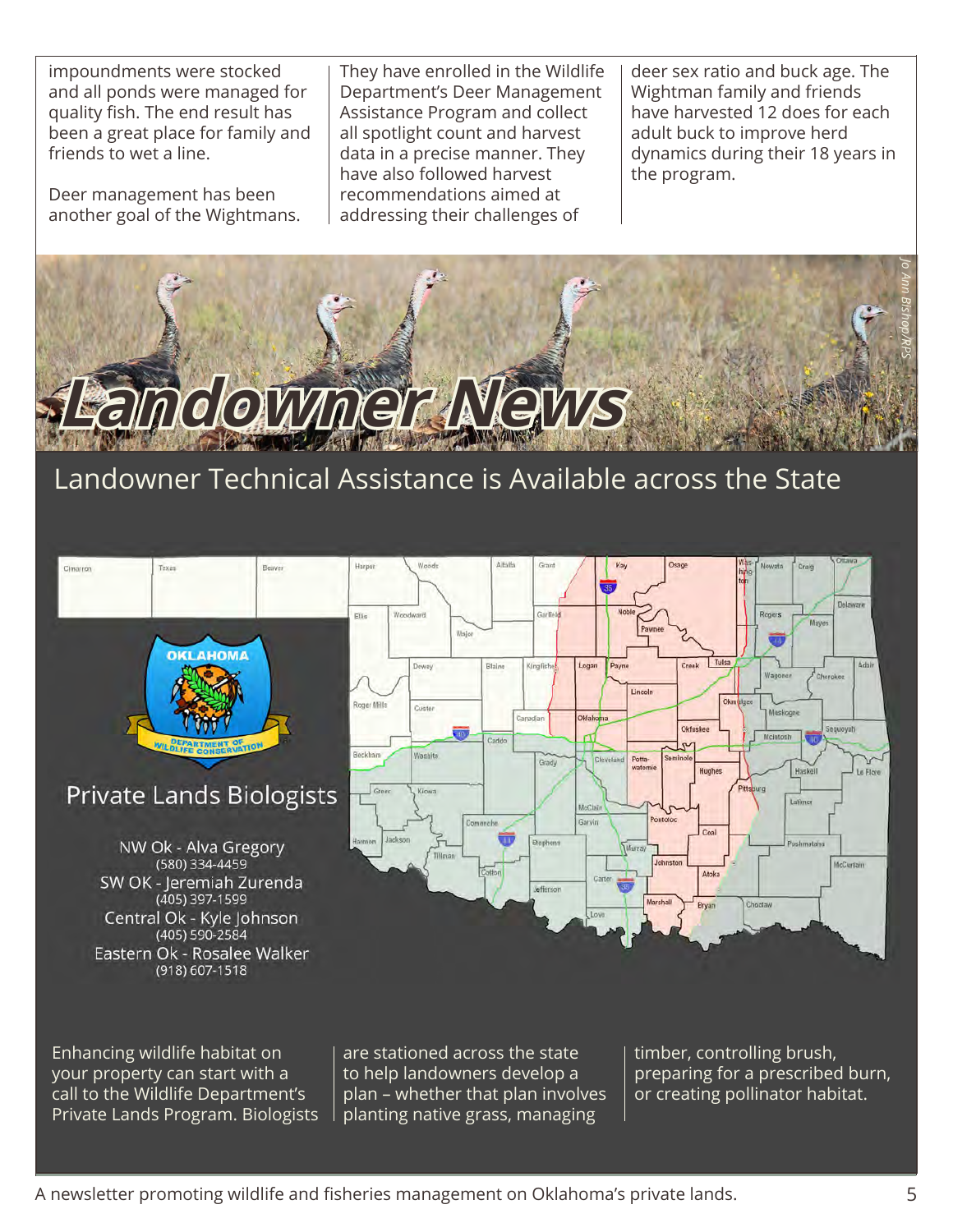

### Managing the Unwanted Musk Thistle By Kyle Johnson, Private Lands Biologist



Native to western Europe, the musk thistle was first noted in Oklahoma around 1960. Today, the plant is one of three thistles designated

as noxious weeds in the state. Thankfully, the other two plants – scotch thistle and Canada thistle – are not nearly as common or as widespread. But Oklahomans aren't as fortunate when it comes to the musk thistle.

Maintaining grasslands and rangelands in good to excellent condition can help prevent the establishment of musk thistle. However, even sound land management is not a 100 percent cure against these opportunistic weeds. Sometimes a small area of soil disturbance is all that is needed for one plant to grab hold and take off. At that point, monitoring and control will be required to reduce its spread.

Preventing plants from reaching the seed-developing stage is key for managing the spread of this thistle. Although some planteating insects (primarily weevils)



*Showy pink to purple flowers and spiny leaves are characteristics of the noxious musk thistle. (Kyle Johnson/ODWC)*

can help with this endeavor, a combination of mechanical and chemical treatments is usually required.

The best proven control method is chemically treating musk thistle during its young rosette stage. A spring herbicide application is preferred, but a fall application

is an option for seeds which germinate during the fall. The key is to monitor for fall- and spring-developing seedlings and treat the rosette of leaves during this young stage. Many herbicide options are available (Milestone, Tordon, 2,4-D, MCPA, Roundup), but control is best when the soil has adequate moisture and the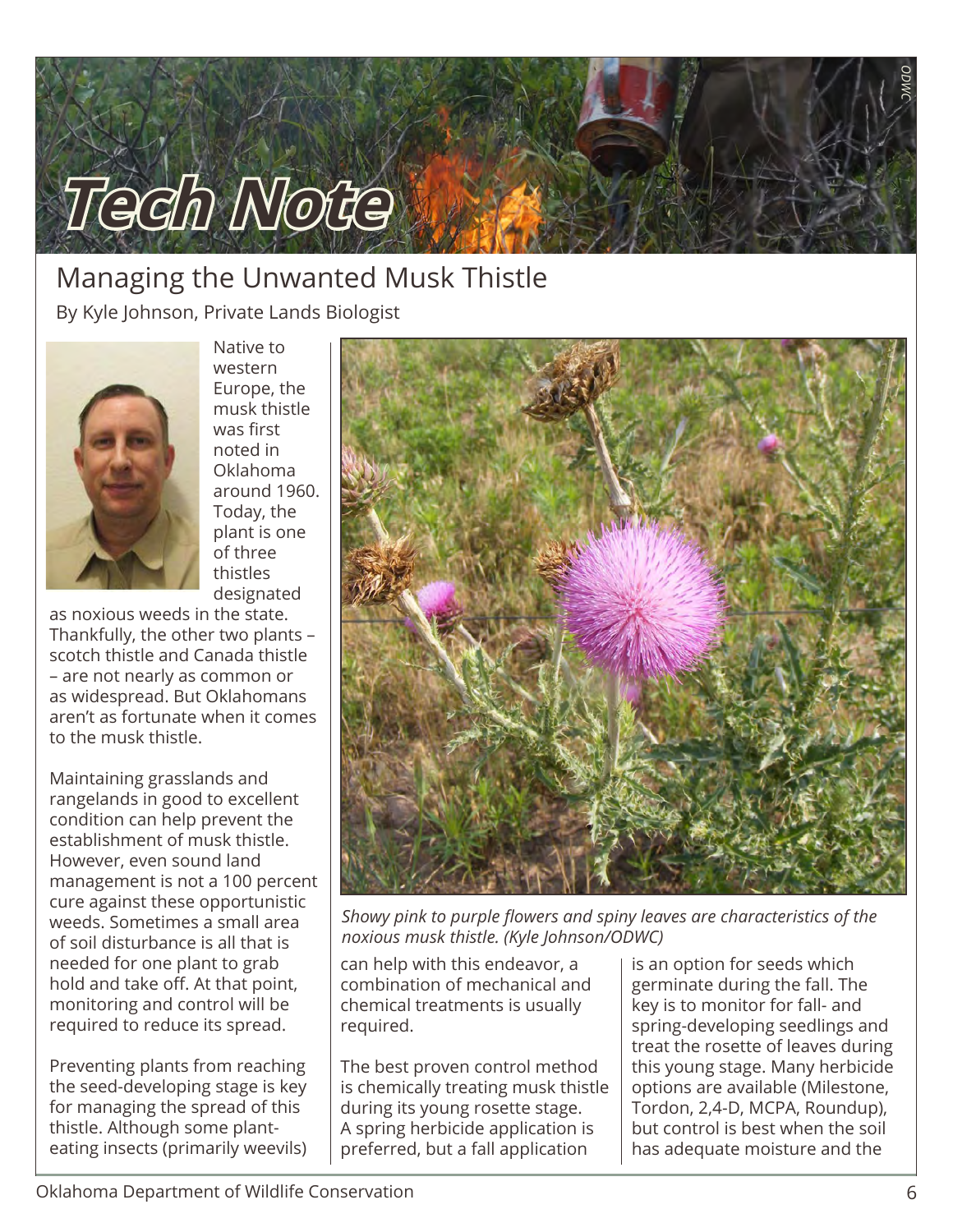air temperature is above 60 degrees. Spot spraying individual plants or groups of plants is recommended to avoid killing desirable native plants, especially perennial grasses.

Landowners missing the opportunity to chemically treat musk thistle during the rosette stage do have additional control options. Plants in the bolting stage, when the upright stem is produced, can still be sprayed with herbicides but may still produce mature seeds. Mechanically severing the root with a shovel or hoe between two and four inches below the soil surface will kill the plant and prevent re-sprouting. Mowing the plants as close to the ground as possible just before flowering can also be effective, though late season blooms can still occur if lower leaves and stems remain intact after mowing. For smaller infestations, clipping and removing flower heads can also help prevent seed production.



*EDDMapS. 2018. Early Detection & Distribution Mapping System. The University of Georgia - Center for Invasive Species and Ecosystem Health. Available online at http://www.eddmaps.org.*

Although the purple-colored flowers of musk thistle can be somewhat attractive, the drawbacks of these nonnative plants are many, including their ability to outcompete native plants for space and reduce forage production. Maintaining

healthy plant communities, keeping a watchful eye, and being ready to take action against the musk thistle are proactive measures to help prevent the spread of this weed across the landscape and improve wildlife habitat.



*Musk thistle is best controlled with herbicide treatment of young rosettes. Severing the root and mowing are other control options. (Kyle Johnson/ODWC)*